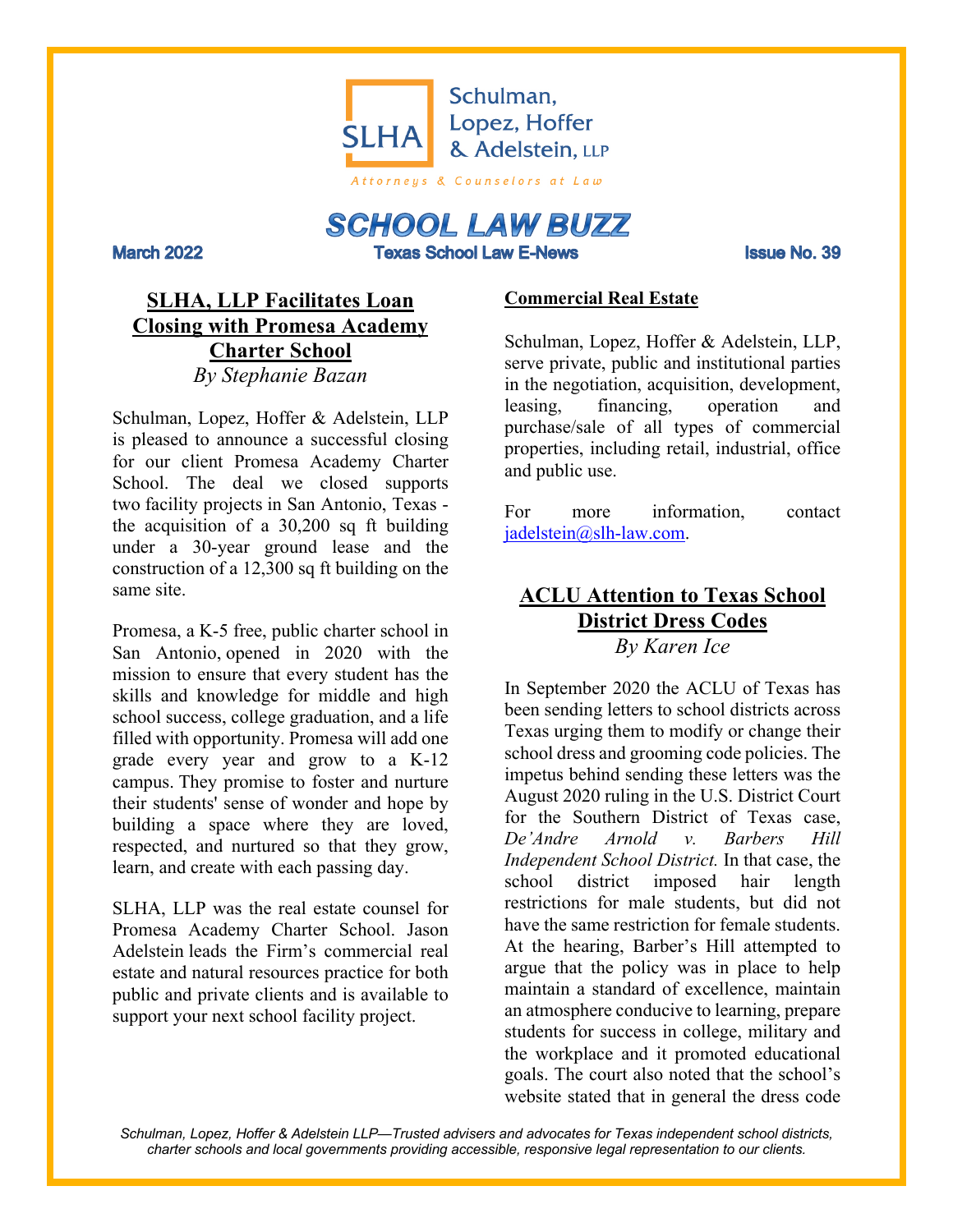teaches grooming, hygiene, prevents disruption, avoids safety hazards and teaches respect for authority. However, when pressed, Barber's Hill could not actually articulate one fact that established a discernible relationship between the hair length policy and any of its justifications. (e.g. How does the hair length policy maintain an atmosphere conducive to learning, or prepare students for success in college?)

Inevitably, the court in *Barbers Hill* found that gender specific grooming codes violate the Equal Protection Clause of the Fourteenth Amendment<sup>1</sup>. The court reasoned that Barber's Hill did not have a substantially related purpose for restricting male students from having long hair and not imposing the same restriction on female students.

Even more recently the ACLU brought another very similar lawsuit against Magnolia ISD again in the U.S. District Court Southern District of Texas. The result turned out to be the same, and in that case the Magnolia ISD students argued that the school permitted male students to have long hair in prior years and there was no evidence of disruption to the school or safety issues, so why was the policy being so strictly enforced now?

While it is possible that a school may justify the disparate treatment of male students if it were able to show that the hair-length policy is one component of a comprehensive grooming code that imposes comparable (not

identical) demands on both sexes or are sufficiently justified for a sex-based classification, there still may be an issue of discrimination based on race or any other protected class under the Constitution.

If you have not done so already this may be a good time to review your school's student dress and grooming policies for not only sections which may discriminate based on sex, but also based other section which may unintentionally discriminate against students based on their race as well.

### **Contracting Basics – Don't Forget the Child Support Certification Form!** *By Celina Warren*

When entering into a contract with a vendor or publishing a Request for Proposal, you may be required to include a Child Support Certification Form as required by Texas Family Code Section 231.006. According to Section 231.006, vendors who receive state funding must complete and submit a Child Support Certification Form to certify that they are not delinquent in the payment of child support. If a vendor says that it is not delinquent, but it turns out that the vendor is, the vendor must acknowledge that the school can terminate the contract and withhold payment. That is the purpose of the Child Support Certification form.

<sup>&</sup>lt;sup>1</sup> The student in that case brought forth several allegations under the Equal Protection Clause, and Title VI of Civil Rights Act, sex discrimination under Equal Protection Clause, First Amendment violations

of free speech, retaliation in violation of the First Amendment, Title IX and intentional race and sex discrimination in violation of Texas law.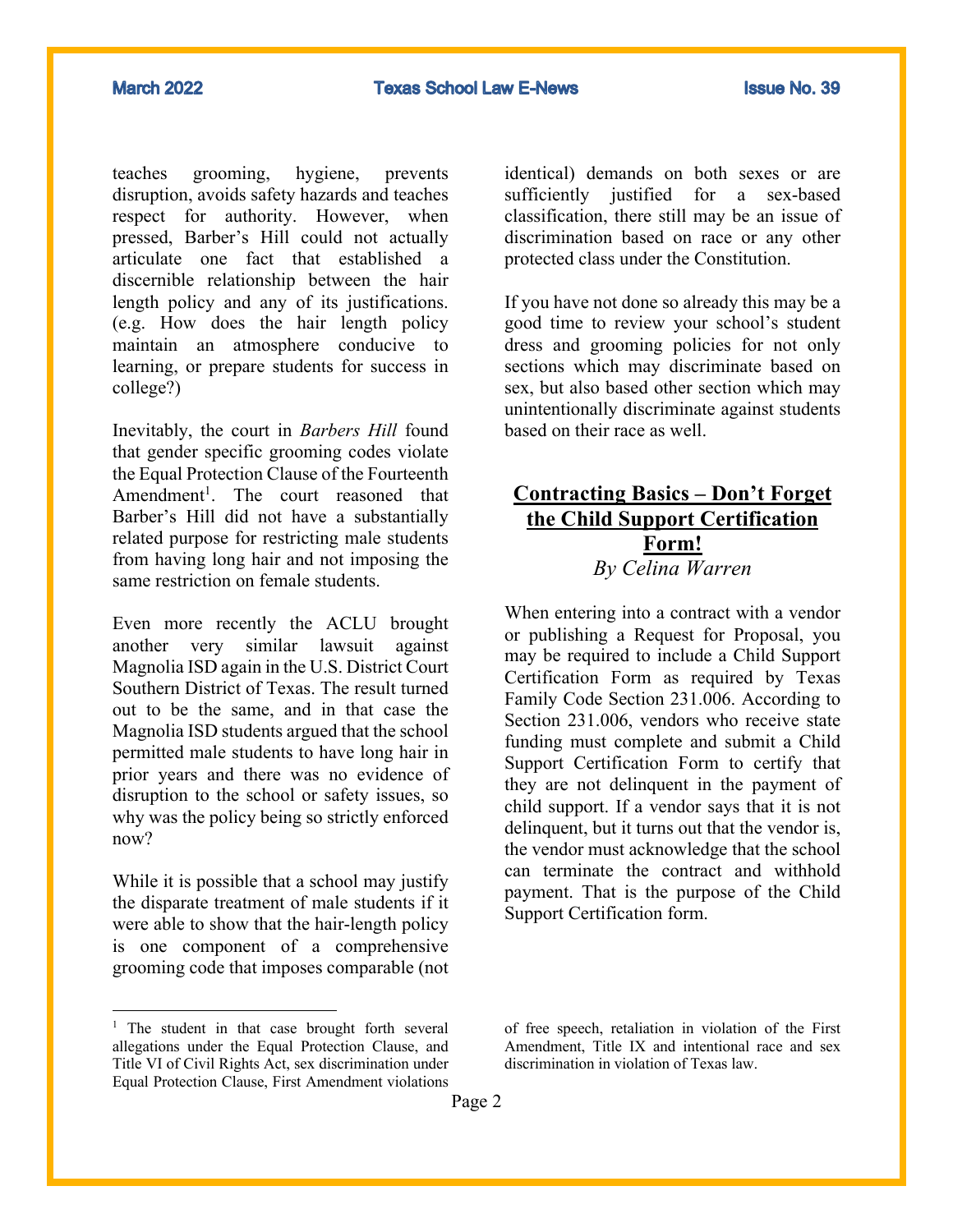#### **March 2022**

*Who must sign the Child Support Certification?*

If the resulting contract will be paid for with state funding, the following vendors must complete a Child Support Certification form:

- sole proprietorships,
- partnerships.
- entities with shareholders, or
- entities with an owner who has an ownership interest of at least 25 percent of the business entity

#### *What if your Vendor says the certification does not apply?*

If your vendor states that the certification does not apply to them, our recommendation is that it is best practice to still have the vendor note on the certification form that the certification is not applicable to them. This way, there is written documentation that the vendor made this representation, and if it later proves to be incorrect, the school has proof that it required the vendor to complete the form.

If your school has questions, would like to discuss the Child Support Certification requirement, or needs a copy of the Child Support Certification form, please contact our office.

### **SLHA Welcomes New Staff** *By Stephanie Bazan*

We are pleased to announce that Lisa Schott and Lisa Nyquist have joined the Firm.

Ms. Schott is our Chief Human Resources Advisor and is working out of our Houston office. Ms. Schott offers over 20 years of operations and human resources leadership in charter schools, large system healthcare, and non-profits. Her executive search work includes successfully partnering with boards and executives to recruit for CEO, CFO, Superintendent, and other senior level positions.

Ms. Nyquist is working from the San Antonio office and is our School Finance & Operations Specialist and Technical Advisor. She has spent her career working in K-12 education and brings 11 years of experience working in school finance, compliance and operations. Ms. Nyquist is excited to support the Firm's clients through federal programs & grants management, and procurement as well as a suite of additional financial services.

Please join us in welcoming Ms. Schott and Ms. Nyquist.

### **ADA Accommodation** *By Emily Boney*

Title I of the ADA requires an employer to provide a reasonable accommodation to qualified individuals with disabilities who are employees or applicants for employment, unless to do so would cause undue hardship.

An individual with a disability has "a physical or mental impairment that substantially limits one or more major life activities." If a disability is not obvious, you can ask for medical documentation from a health care provider to confirm the need for accommodation. An impairment does not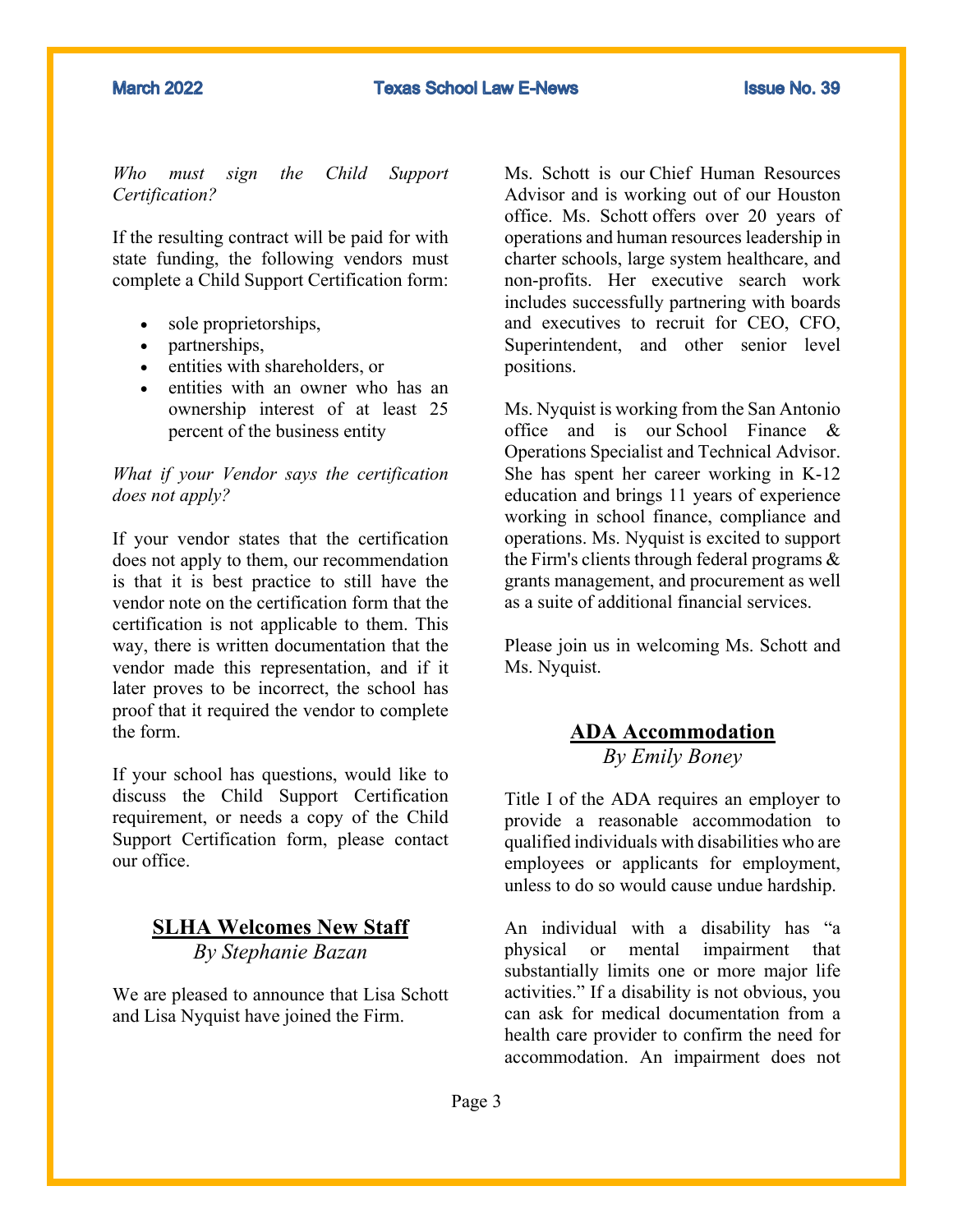have to last a particular length of time to be considered substantially limiting.

Major life activities include caring for oneself, performing manual tasks, seeing, hearing, eating, sleeping, walking, standing, sitting, reaching, lifting, bending, speaking, breathing, learning, reading, concentrating, thinking, communicating, interacting with others, and working. Major life activities also include the operation of *major bodily functions*, including functions of the immune system, special sense organs and skin, normal cell growth, digestive, genitourinary, bowel, bladder, neurological, brain, respiratory, circulatory, cardiovascular, endocrine, hemic, lymphatic, musculoskeletal, and reproductive functions.

Employees who are "regarded as" having a disability but do not actually have a disability are not qualified to receive reasonable accommodations; rather, they are only protected from disability discrimination under the ADA. An employee is "regarded" as having a disability if the employee:

- Has an impairment that does not substantially limit a major life activity;
- Has an impairment that substantially limits a major life activity only as a result of the attitudes of others toward them; or
- Does not have any impairment, but is treated by an entity as having an impairment.

A qualified individual with a disability who is entitled to a reasonable accommodation under the ADA is a person who meets legitimate skill, experience, education, or other requirements of an employment

position that he or she holds or seeks, and who can perform the "essential functions" of the position with or without reasonable accommodations. Essential functions are job duties that are necessary to perform the position. If an individual is no longer able to perform the "essential functions" of the position due to a disability (with or without accommodations), they are not a "qualified individual with a disability" and the employer is not legally obligated to provide a reasonable accommodation.

An accommodation would cause "undue hardship" if it would cause "significant difficulty or expense." Whether an accommodation would cause "undue hardship" must be assessed on a case-by-case basis.

In order to determine if an individual is a "qualified individual with a disability" and if the school can provide an accommodation without causing an "undue hardship" the school must engage in the interactive process. The interactive process is an informal process where employers and employees work together to identify a reasonable accommodation. If the appropriate accommodation is obvious, then an interactive process is not necessary. For example, if an employee is in a wheelchair and needs either the use of an elevator or to move their office to the first floor, this is an obvious accommodation that should not require a step-by-step process.

A school can determine if an employee is a "qualified individual with a disability" by asking the employee to provide appropriate documentation from their health care provider regarding the nature of any impairment(s), severity, duration, activities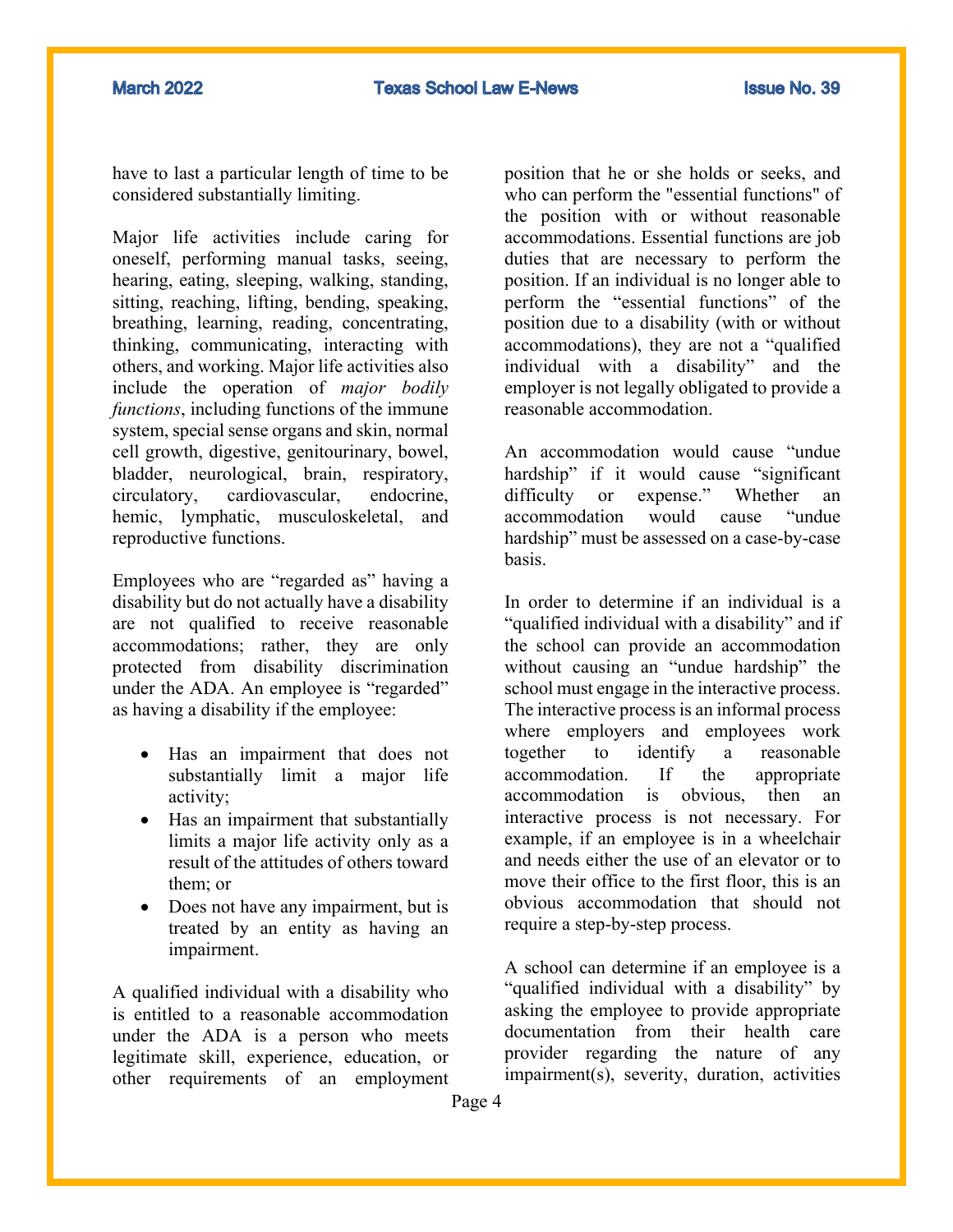**March 2022** 

limited by the impairment(s) and the extent to which the impairment(s) limits the employee's ability to perform the job's essential duties/functions. We recommend sending forms for the employee and their medical provider to fill out in order to determine if the employee is a "qualified individual with a disability." Forms for the employee to fill out should include the following inquiries:

- What accommodation are you requesting?
- What job function are you having difficulty performing?
- What limitation is interfering with your ability to perform your job or access an employment benefit?
- If you are requesting a specific accommodation, how will that accommodation assist you?

Forms for the employee's medical provider to fill out should include the following inquiries:

- Does the employee have a physical or mental impairment? If yes, what is the impairment?
- Is the impairment long-term or permanent?
- If not permanent, how long will the impairment likely last?
- Does the impairment substantially limit a major life activity? If yes, what major life activity(s) is/are affected?
- Does the impairment substantially limit the operation of a major bodily function? If yes, what bodily function is affected?
- What limitation(s) is interfering with job performance?
- What job function(s) is the employee having trouble performing because of the limitation(s)?
- How does the employee's limitation(s) interfere with his/her ability to perform the job function(s)?
- Do you have any suggestions regarding possible accommodations to improve job performance? If so, what? How would they improve job performance?

Once the school receives the requested information, the school will need to review and determine if the employee is a qualified individual with a disability under the ADA who is need of a reasonable accommodation. We recommend consulting with counsel before making this determination.

Once the school has confirmed that the employee is a qualified individual with a disability under the ADA who is need of a reasonable accommodation, the school will determine whether the accommodation is reasonable and whether implementing the accommodation would cause undue hardship to the school. If the accommodation is unreasonable, then the school should propose another accommodation that is reasonable and does not impose an undue burden on the school. The school may determine that a request is unreasonable or an undue burden, but it *must* engage in the interactive process before making this determination.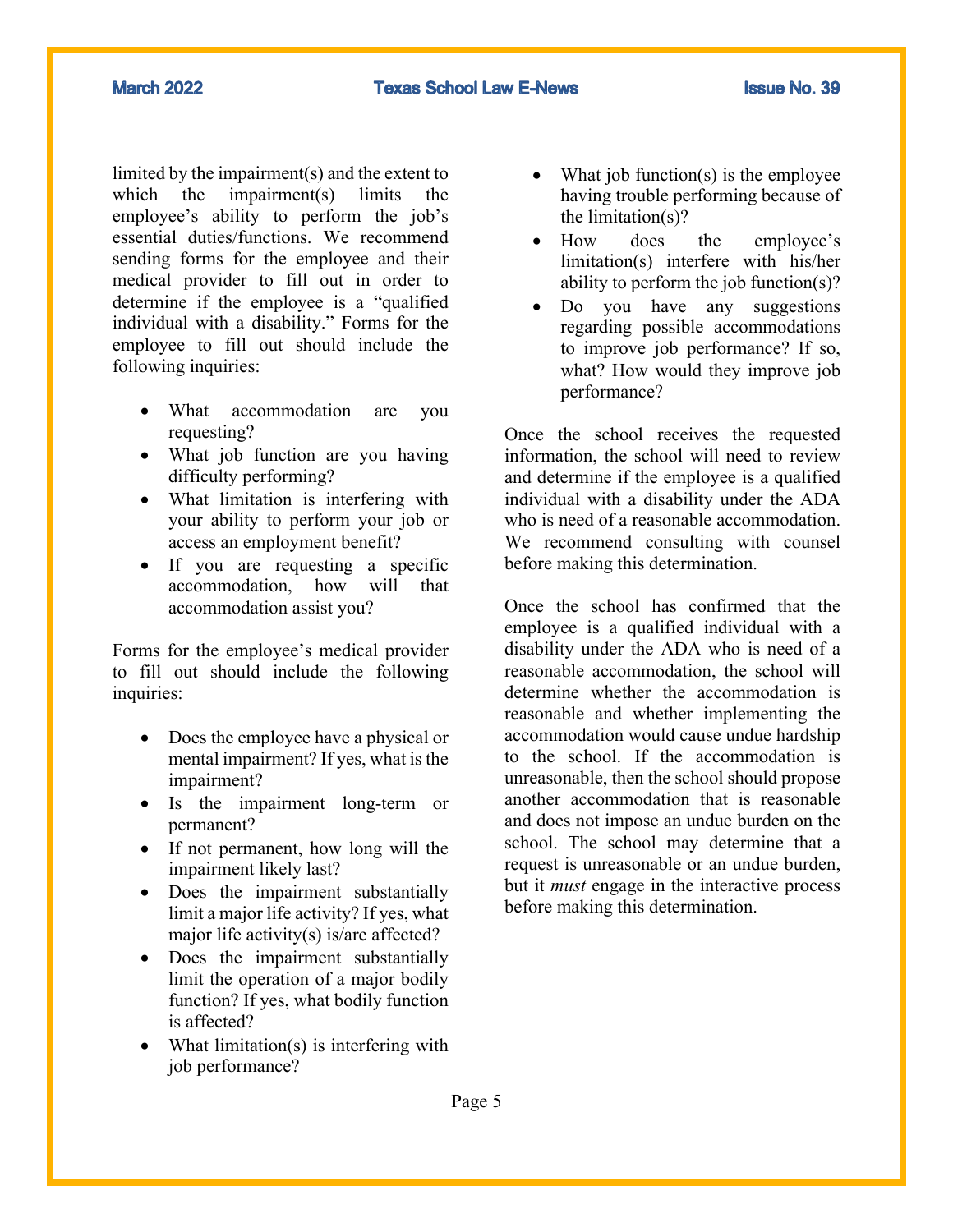## **Property Tax Exemption Law for Charter Schools Goes Into Effect for 2022 Tax Year** *By Joe Joyce*

In June 2021, after a close vote in the legislature, charter schools were provided some legislative back-up on whether charter school property is exempt from ad valorem property taxation. HB 3610 made changes to the Education Code and the Tax Code to ensure that charter schools, like other public schools, would not have a property tax bill consuming public education dollars. Though HB 3610 took effect on September 1, 2021, 2022 marks the first tax year to which HB 3610's provisions will apply.

#### **Pre-HB 3610: Where we were**

In the years before HB 3610, charter schools faced an uphill battle with appraisal district staff to convince the appraisal district that its property was subject to exemption. Tax exemptions for both "public property" and for schools exist in the Tax Code, but neither mentioned charter schools by name. These exemptions also required property to be either owned by "the state or a political subdivision of the state"<sup>2</sup> or owned by the same entity operating the school. $3$  In denying exemptions, appraisal districts often cited that the charter schools were not the same as the state or a political subdivision of the state, or that the charter school did not *own* the property. The appraisal districts argued that because some charter schools merely leased the property, they were not entitled to exemption.

When it came to charter schools, some appraisal districts had the same preconceived notions that some members of the public have; that open-enrollment charter schools were either (1) not public schools, or (2) run by private, for-profit companies. To obtain exemptions for their campuses and business personal property, charter schools had to both educate and persuade appraisal districts that this property was public. The arguments for exemption were sound, but they also required a good deal of explanation and legal citation. While some districts agreed to exempt charter property, several did not.

On the eve of 2021, the charter schools' arguments were affirmed by the Dallas Court of Appeals. In *DCAD v. International American Education Federation*, an openenrollment charter school claimed that it was entitled to exemption as public property, and that its exemption was improperly denied by the Dallas Central Appraisal District. The case was appealed to the Fifth Court of Appeals at Dallas, where Joe Hoffer presented the oral arguments on behalf of the charter school. On December 29, 2020, the Fifth Court of Appeals in Dallas issued its written opinion in *Dallas Central Appraisal District v. International American Education Federation*, 618 S.W.3d 375 (Tex. App.— Dallas 2020, no pet.), where it affirmed the trial court's ruling that the school (1) was entitled to exemption under Texas Tax Code § 11.11, and (2) the fact that the school was leasing the property with an option to purchase gave the school equitable title so as to meet the ownership requirement needed for exemption. Exemption was granted, and charter schools had appellate precedent to

 $3$  Tex. Tax Code  $\S$  11.21.

Page 6

 $2$  Tex. Tax Code  $§$  11.11.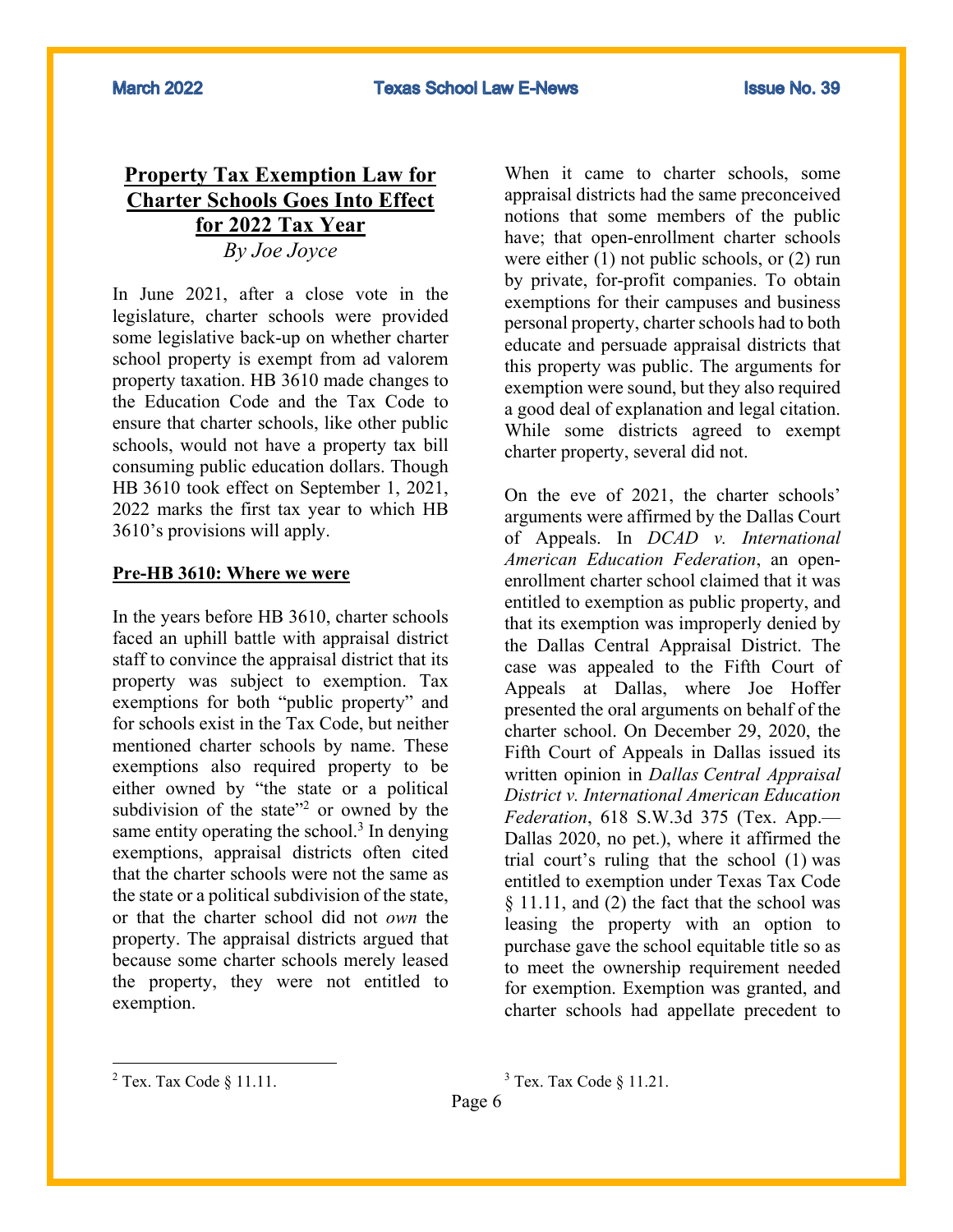back up their arguments to the appraisal districts.

Unfortunately, some appraisal districts have continued to deny exemption despite valid legal arguments and precedent, forcing charters to continue pursue legal action for exemption.

### **HB 3610: Making exemption even more clear**

The legislature clarified in HB 3610 what charter school advocates had been arguing for years, and what the Fifth Court of Appeals recognized as correct; that charter school property is exempt as public property. HB 3610 amended the Education Code to state that property purchased or leased with public funds "is exempt from ad valorem taxation as provided by Section 11.11, Tax Code. Tex. Educ. Code  $12.128(a)(4)$  and  $(a-1)(4)$ . HB 3610 also made charters a political subdivision for purposes of Tax Code Section 11.11, taking away another of the appraisal districts' arguments against exemption. Finally, HB 3610 amended the Tax Code to create Section 11.211, which exempts real property *leased* to independent school districts, community college districts, or open-enrollment charter schools, provided the property is used exclusively by the public school for school functions, and is reasonably necessary for school functions. Tex. Tax Code 11.211.

#### **Where we go from here**

Though appraisal districts should have been granting exemptions for charter school property all along under Tax Code 11.11, HB 3610 gives charter schools even more clarity. Unfortunately for charter operators, the

changes in law from HB 3610 are not retroactive, so there will be no refunds as a result. Additionally, the changes made by HB 3610 apply only to taxes imposed in tax years *after* September 1, 2021 (read: 2022 taxes).

For this year's taxes and beyond, HB 3610 should have four positive results for charters. First, charter schools will receive the same exemptions on their property as independent school districts, preventing taxing authorities from taxing money that was intended to benefit charter school students. Second, fewer legal battles will result in exemptions being granted more quickly, and with fewer costs and attorneys' fees. Third, charter schools that decide to lease campuses should also experience tax savings in the form of reduced rental amounts, encouraging new campuses and new operators to open. Finally, and most importantly, education dollars will stay where they belong: in the classroom.

\*\*This article is intended for informational purposes only, and does not constitute legal advice, nor form an attorney-client relationship. Issues with lease-purchase options agreements and tax exemptions can be complicated and nuanced. If you have a question about an agreement, please contact your counsel.\*\*

### **Regulating Student Speech in Light of the** *Mahanoy* **Decision** *By Jasmine Grant*

The U.S. Supreme Court weighed in for the first time in many years on the issue of a school's ability to regulate student speech. In June 2021, the Court issued its decision in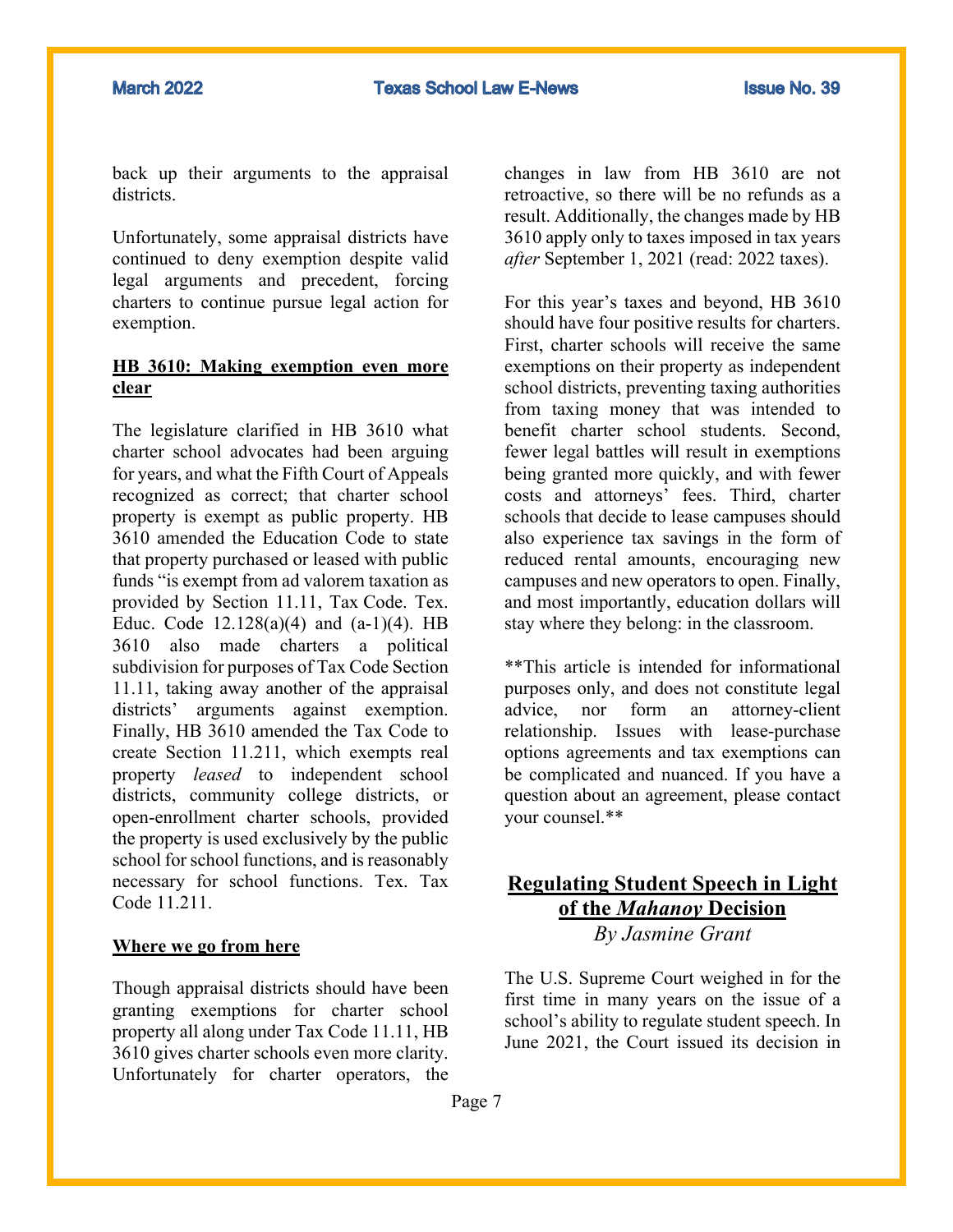*Mahanoy Area School District v. B.L., et al*. 4 The *Mahanoy* case concerned a school regulating purely off-campus student speech. The Court ultimately held that the school could not regulate the specific speech in question as it occurred purely off-campus and did not fall outside of First Amendment protections.

The facts in *Mahanoy* could have occurred in any school. Student, B.L., was upset that she didn't make the Mahanoy Area High School's varsity cheerleading team (she did make the junior varsity team). Over the following weekend, while at a convenience store, she posted images on the social media app Snapchat ostensibly expressing her feelings about not making varsity. Those images included the text "f\*\*\* school f\*\*\* softball f\*\*\* cheer f\*\*\* everything" and showed B.L. and a friend throwing the middle finger. The image was seen by over 250 people before it disappeared 24 hours later. However, before it disappeared, one recipient of the message took a photo of the Snapchat image and showed it to one of the cheerleading coaches.

The coach took the matter to her fellow coaches, and after discussing the situation with the principal, it was decided that the post used profanity in connection with a school activity, and thus, violated school rules. B.L. was then suspended from the junior varsity team for remainder of the upcoming year. The parents of B.L. attempted to get the punishment overturned through the school but were unsuccessful. The parents then filed a lawsuit in Federal District Court.

The Federal District Court ruled in favor of B.L. and, among other things, ordered that B.L. be reinstated onto the junior varsity cheerleading team. In applying the *Tinker* standard that requires a school to show that the student's speech could cause or did cause a "substantial disruption" with school activities or on school premises, the Federal District Court found that the school had failed to meet that standard. It held that the school's actions were unconstitutional and violative of B.L.'s First Amendment Right of freedom of speech. The case was appealed to the Third Circuit Court of Appeal that also ruled in favor of B.L. and then to the U.S. Supreme Court. This was a case of first impression for the Supreme Court as it had never heard a case about the constitutionality of a public school's authority to regulate speech occurring solely off-campus.

The Supreme Court ultimately affirmed the final decision of the Third Circuit Court, noting that there are three features to consider that will diminish the ability of a school to regulate a student's off-campus speech. These features are as follows:

- (1) Off-campus speech is generally a parent's responsibility. Rarely does a school stand *in loco parentis* (in place of the parent) when a student is off campus.
- (2) If schools can regulate purely offcampus speech as well as on-campus speech, students have no real freedom of speech; and
- (3) Schools have an interest in protecting unpopular speech since schools

<sup>4</sup> *Mahanoy Area School Dist. v. B.L. by & through Levy*, --- U.S. ---, 141 S.Ct. 2038, 210 L.Ed.2d 403 (2021).